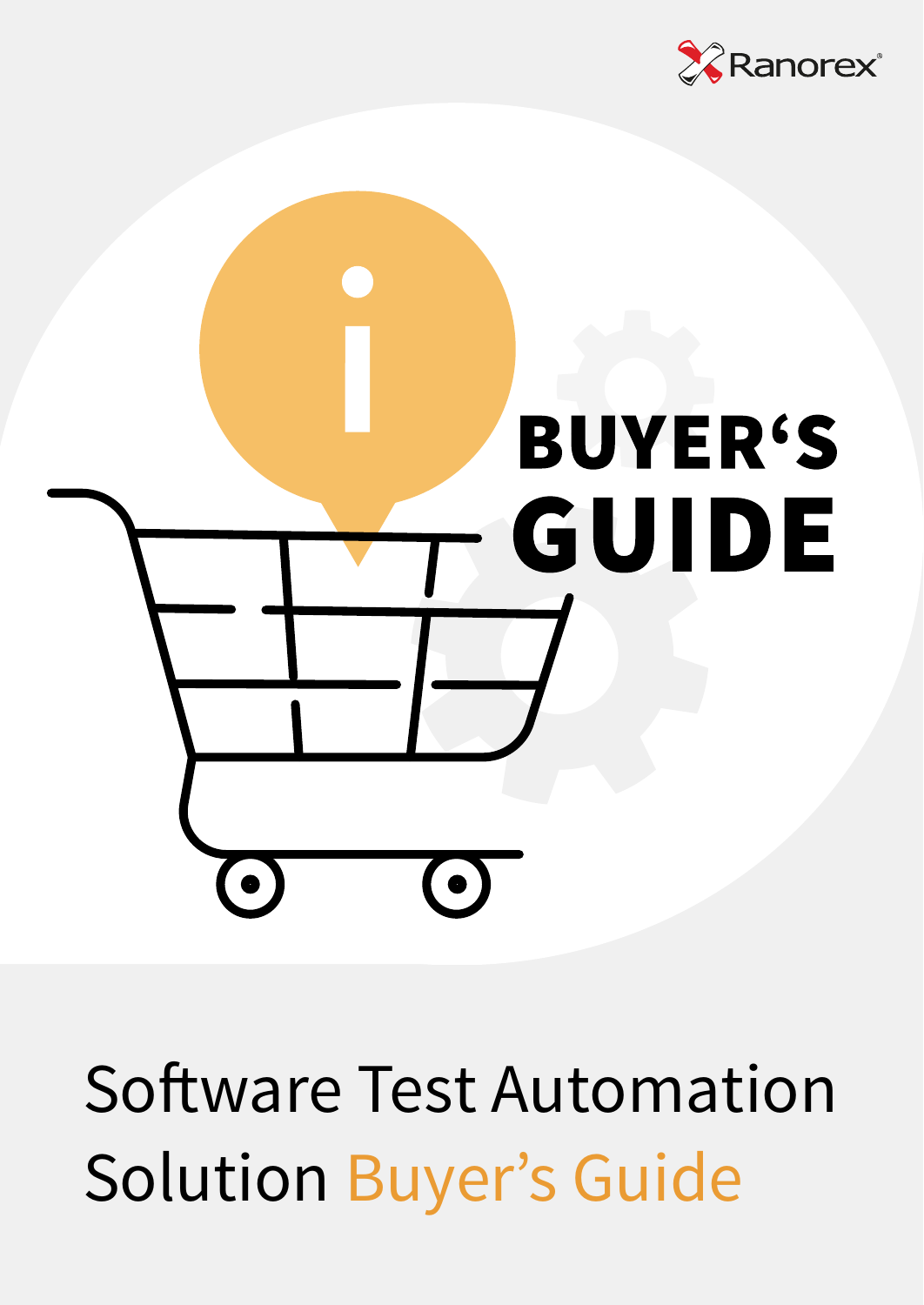



# Software Test Automation Solution Buyer's Guide

#### Why Adopt a Test Automation Tool?

Software testing plays an essential role in application development. Testers seek to identify defects before they appear in production, validate that functionality works as intended, and help deliver a quality product that maximizes customer satisfaction. But despite its importance, the rapid pace of application development often means that time for testing is limited.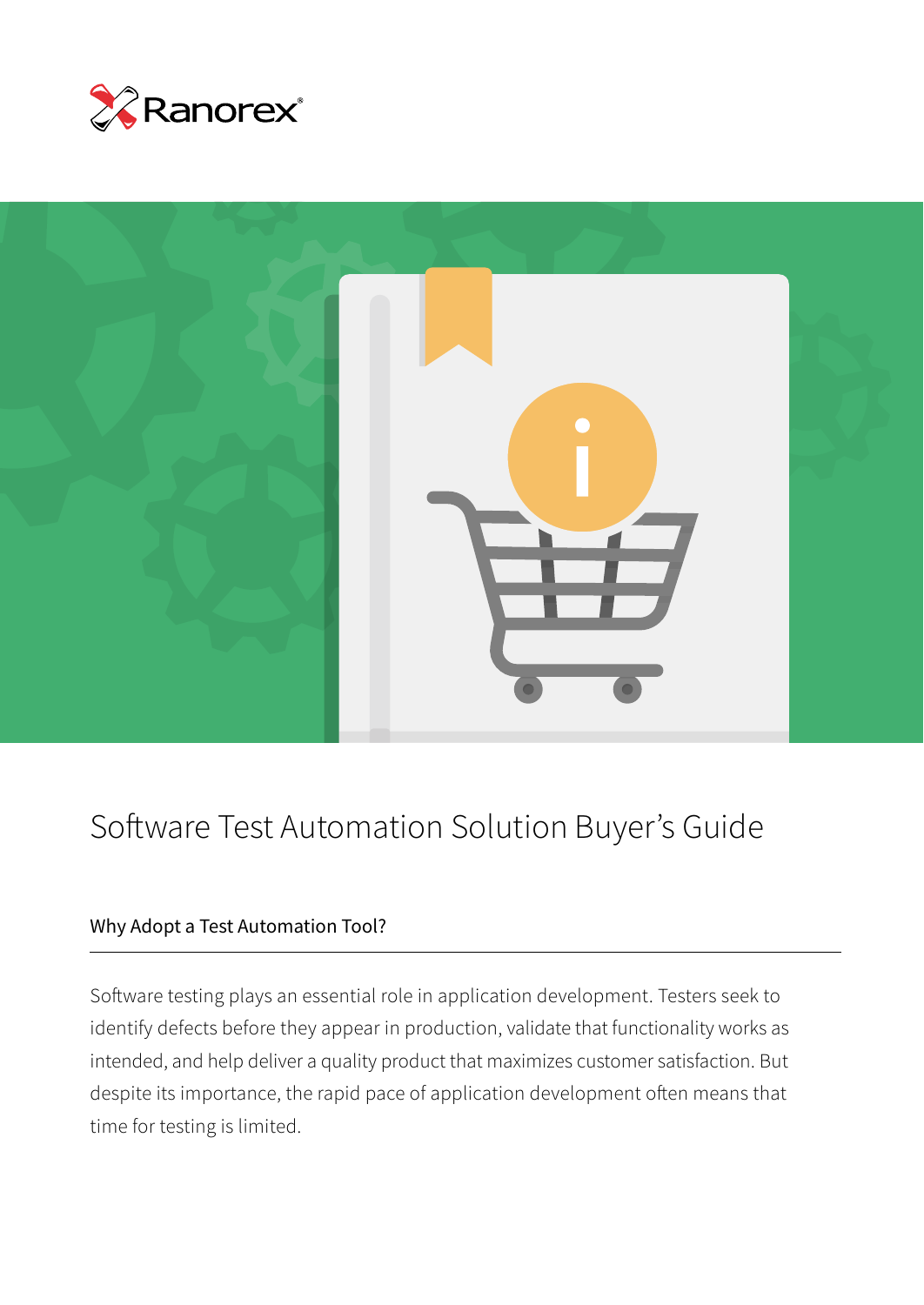#### There are many reasons to adopt a test automation tool. Perhaps you're looking to:



Return faster results from testing, to avoid becoming a bottleneck in the release cycle



Extend test coverage while controlling costs



Reduce repetitive tasks and allow testers more time for deep exploration of the application under test

#### To ensure that you select the best automation tool for your needs, it's important to consider the following areas:



This Buyer's Guide is designed to help you understand these key areas so that you can select the right solution for your organization.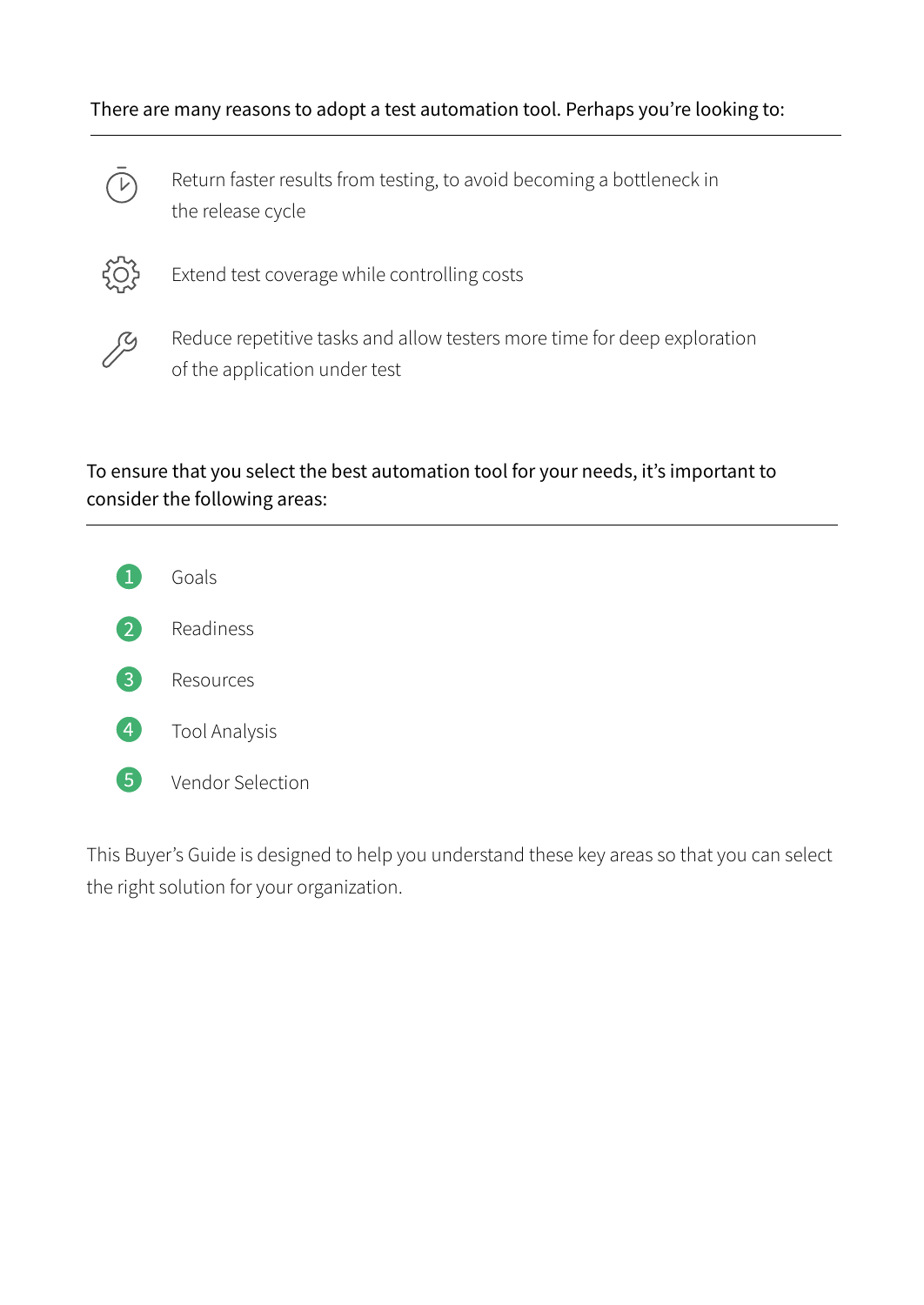

To be successful, any project must begin with clear goals. To develop these goals, first define the problem that you want automation to solve and identify the benefits that you hope to gain by automating. Use the questions in this section to help you define a limited number of key goals, which you should then be able to summarize in a brief statement.

#### What problems are you trying to solve by automation?



Obvious problems that point to a need for test automation include finding defects in production, or delayed releases due to defects. But there may be other issues that automation can help resolve, such as a lack of motivation, in the testing team due to repetitive tasks, errors in data entry or step completion during testing, delays in resolving defects due to communication issues between testers and developers, rising costs of testing including costs to execute tests and costs to produce test artifacts, inability to test at scale, and reduced time for exploratory and UX testing.

#### What benefits do you hope to gain?



Make a list of the benefits you expect, and then prioritize them. Possibilities include more complete testing within an allotted time period, increased customer satisifcation by not releasing repetitive bug fixes, and reduced cost of development since defects are identified faster. You might also expect to see a reduced cost of application support due to fewer defects released.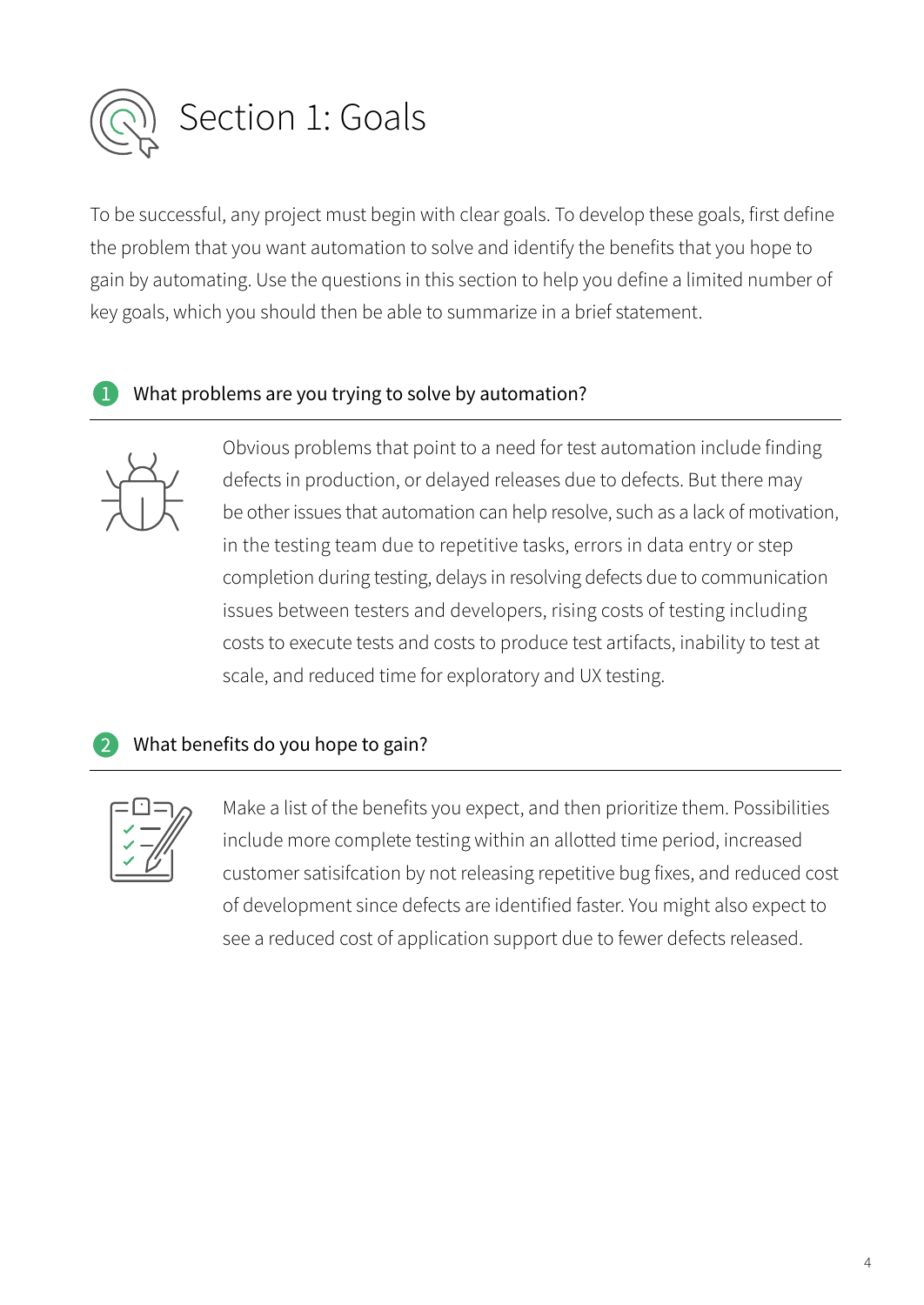



Whether you automate or not, this choice will have an impact on your organization. Possible risks of automating include a failure to get a return on investment (ROI) for the time, effort, and money spent on automating. Money includes licenses, hardware, training, as well as the lost opportunity cost.

Risks of not automating could include any of the logical outcomes that could occur from the problems you identified not being resolved – i.e., increasing defects in production which lead to support calls and decreased customer satisfaction, turnover among staff or lack of output from unmotivated staff, lower quality in functionality and UX due to a lack of time for manual testing, etc. Use a risk analysis matrix to identify the most likely risks and to prioritize them according to the potential impact on your organization.

#### What is the scope of testing to be automated?



Do you plan on automating your functional testing, regression testing, endto-end testing, performance testing? The test automation pyramid suggests the ratio of unit, interface, and UI tests that your project should have, but this may need to be adjusted based on the needs of your particular application. A stable legacy application may benefit from a higher number of UI tests, for example. The scope of testing will place requirements on the automation framework that you will need.

#### What assumptions need to be validated?



One of the biggest challenges in creating a plan is to uncover the underlying assumptions. Refer to the next section for questions that can help uncover assumptions and ensure that they have been addressed in the automation framework that you choose.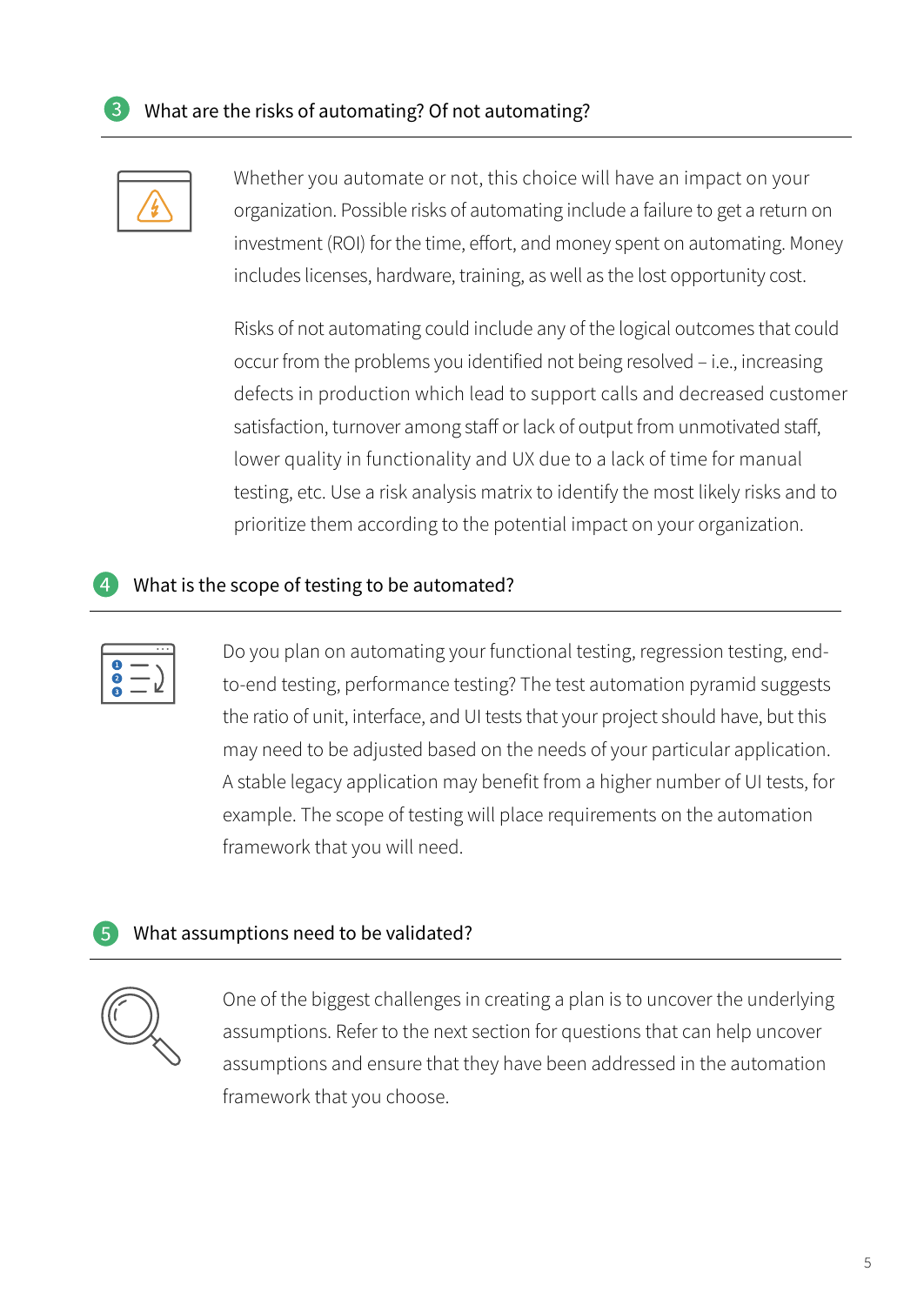

Review current state of your release cycles to verify that your organization is ready to evaluate and adopt an automation solution.



#### How stable is your overall application?

It should have some measure of stability to gain the most ROI from automating your integration tests, end-to-end tests, and functional UI tests



#### How many defects are being identified in UAT?

- How many defects are making it through to production?
- How many support calls are you getting that are related to defects?



#### Is there a trend in the number of defects per release?

A rapid or sustained increase in the number of defects suggests a greater need to adopt a test automation strategy.



#### What types of defects are occurring?

- User interface/user experience?
- In backend processing, integration, security, performance?



#### Are you satisfied with how you are capturing and tracking defects?

• Is an automated defect tracking solution in place? If not, how do you plan to handle defects that are identified in a future automation scenario?



#### How many test cases are being performed in each cycle?

- How many test cases do you plan to execute in a given cycle? And are you able to meet your goals, or do you often run out of time or resources?
- How often are test cases repeated? The more you repeat a given test case, the greater the potential benefit of automating it. It may be helpful to use a spreadsheet such as the Ranorex test case ROI calculator to estimate the potential ROI from automation.
- Are your existing test cases documented well enough to be automated? The best test cases to be automated have well-defined scenarios, unambiguous pass/fail criteria, and represent actual customer use cases.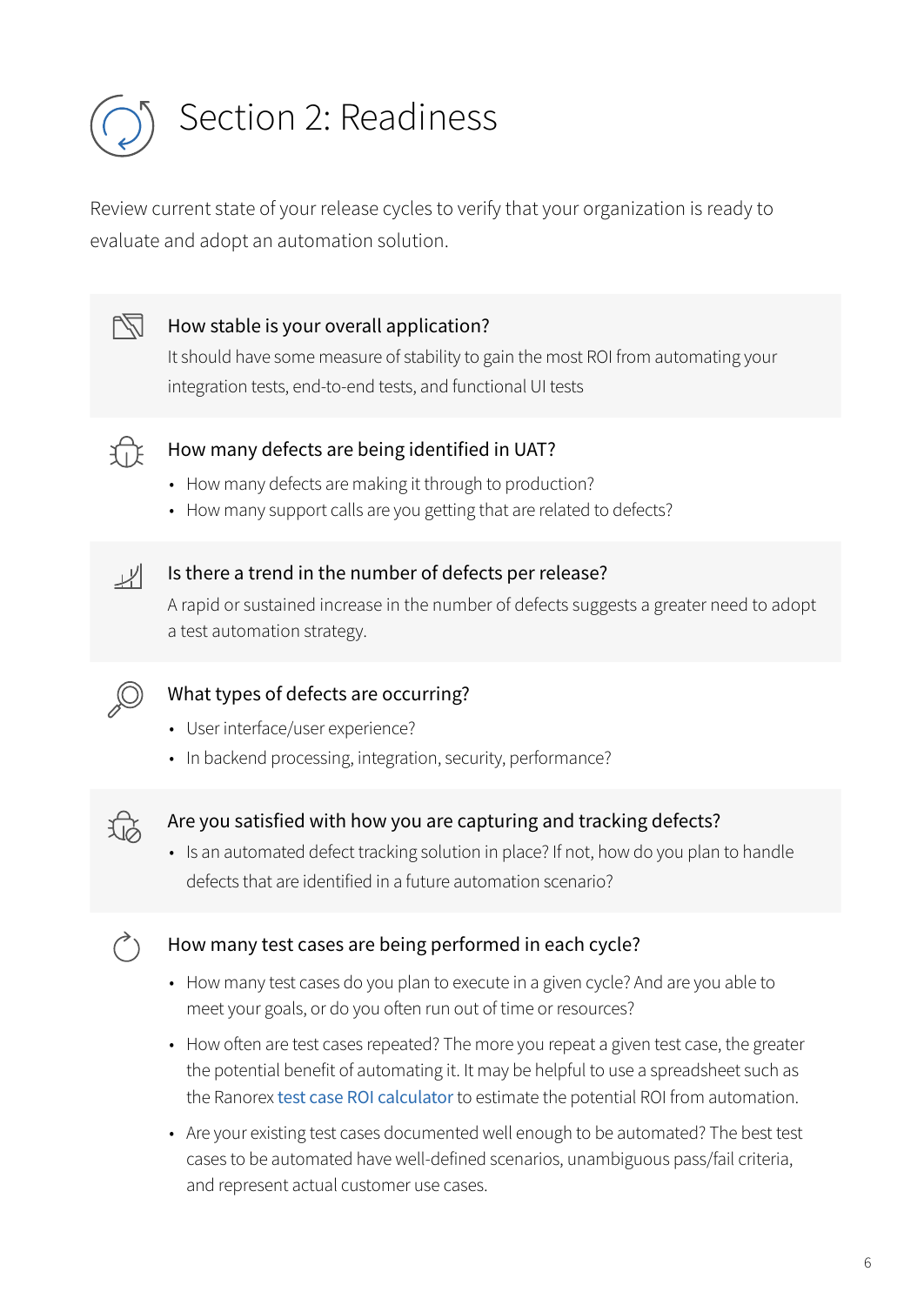

#### How much time do you have for testing in a typical release cycle?

- Is testing currently acting as a bottleneck?
- Is test coverage insufficient?



#### What percentage of tests in each cycle are regression tests?

• Regression tests are great candidates for automation, since they are often repeated.

#### What level of test coverage is needed for priority/high-risk features?



#### Are tests often being repeated for different data values?

• An automated test can rapidly execute tests from a data source such as a CSV file or a SQL database, with a high degree of accuracy.



#### Are you testing on multiple platforms?

- Performing cross-browser or cross-device testing?
- Does your application include multiple technologies, such as HTML5 plus non-HTML elements, or a combination of cloud-based and backend services?



#### What reports are needed?

- Typical detail-level reports include the number of test cases executed, along with pass/fail rates and the number and type of defects reported.
- Summary reports may include information like overall costs of each testing per cycle, percentage of tests executed, and defect resolution rates .



### How does your current mix of testing match with your needs?

Load testing, security testing, compliance testing, user experience, etc.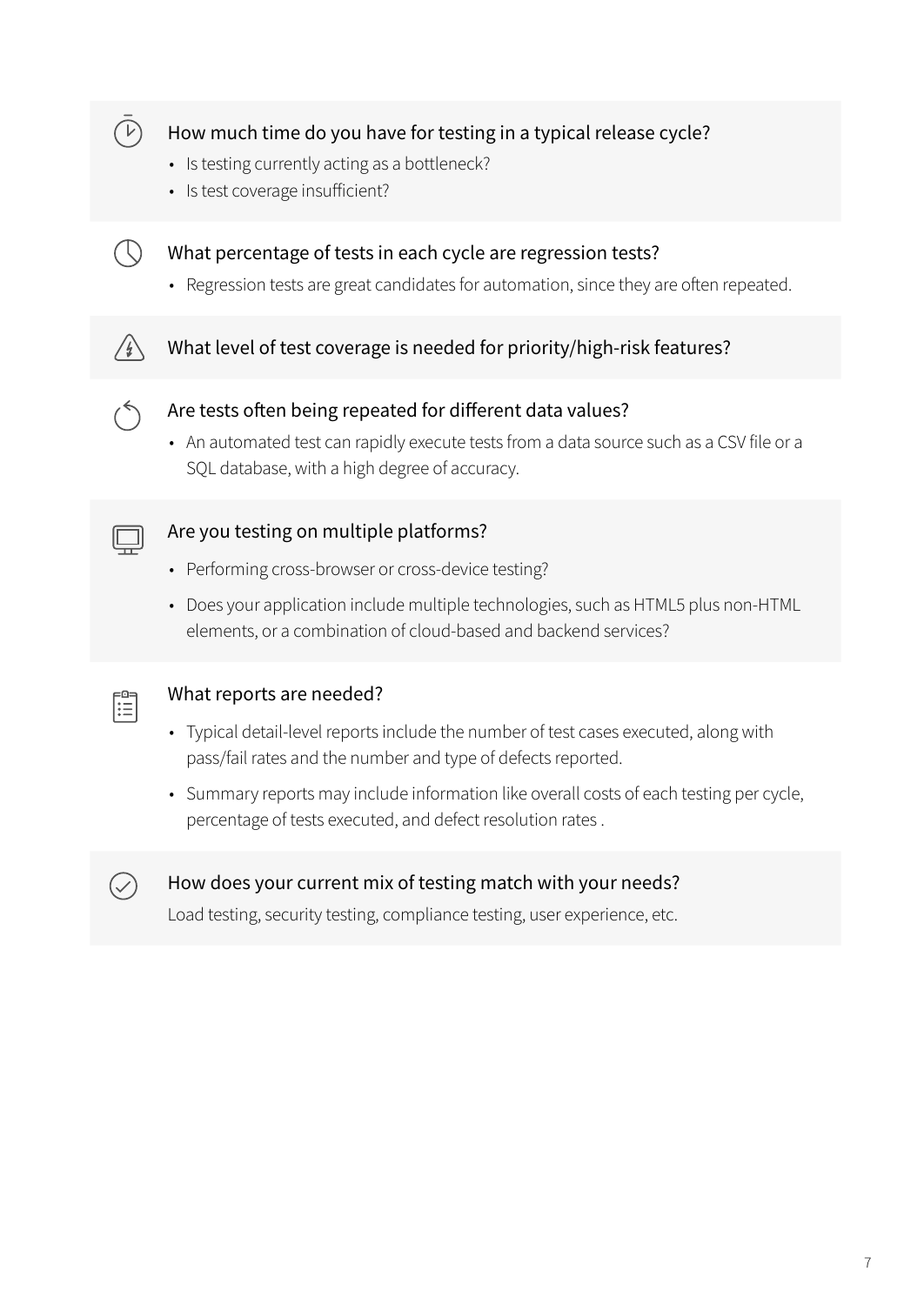

Do you have existing resources that you could leverage for automated testing? What additional resources might be necessary for evaluating and then eventually adopting a solution? Below are the types of resources that are typically needed for a test automation project:

### **1** Hardware



Is there hardware available for testing? In addition to having physical or virtual endpoints available for testing, do you have the necessary support from your operations team?

# Space



Do you have a dedicated space for a project team to collaborate on the selection process, and for an eventual proof of concept (links below)? Typically, teams work better when they are in proximity to each other. If that's not possible – for example, because key team members are in remote locations – do you have a platform for virtual meetings?

## Budget



Typical costs may include not just software licenses, but also the hardware infrastructure to develop and execute automated tests, and training for your staff. It may be tempting to turn to an open-source solution because budget isn't available for purchasing a commercial solution; however it is important to compare the total cost of "ownership" including the time to build your own framework, higher technical expertise required for your team, and a longer time required to develop automated tests.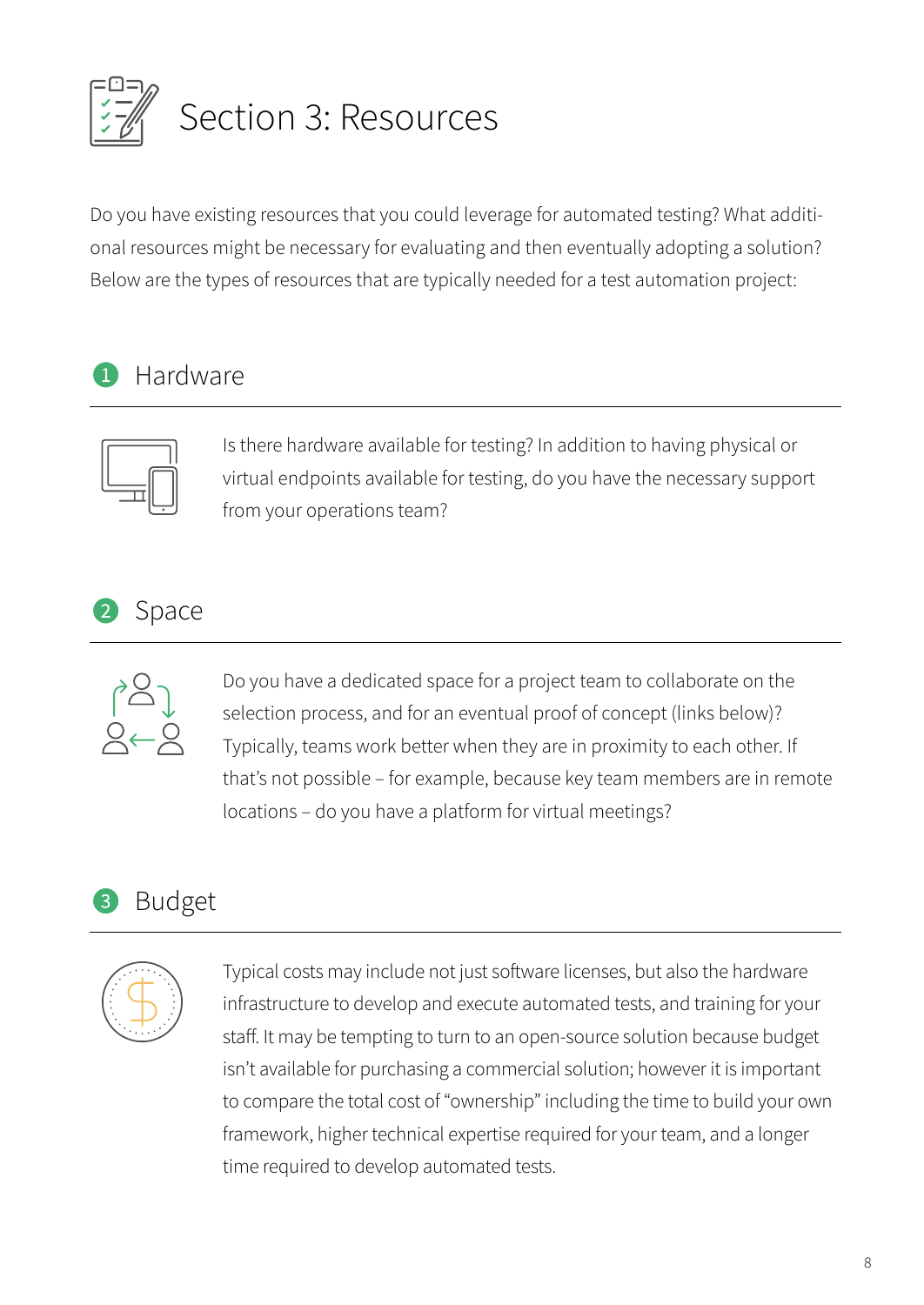



Is there staff with test automation expertise? Successful automation projects are typically driven by one or more "champions." If you have insufficient experience on the team, what is the availability of training for existing staff using existing resources?



Which of the following were important features when you were evaluating test automation?

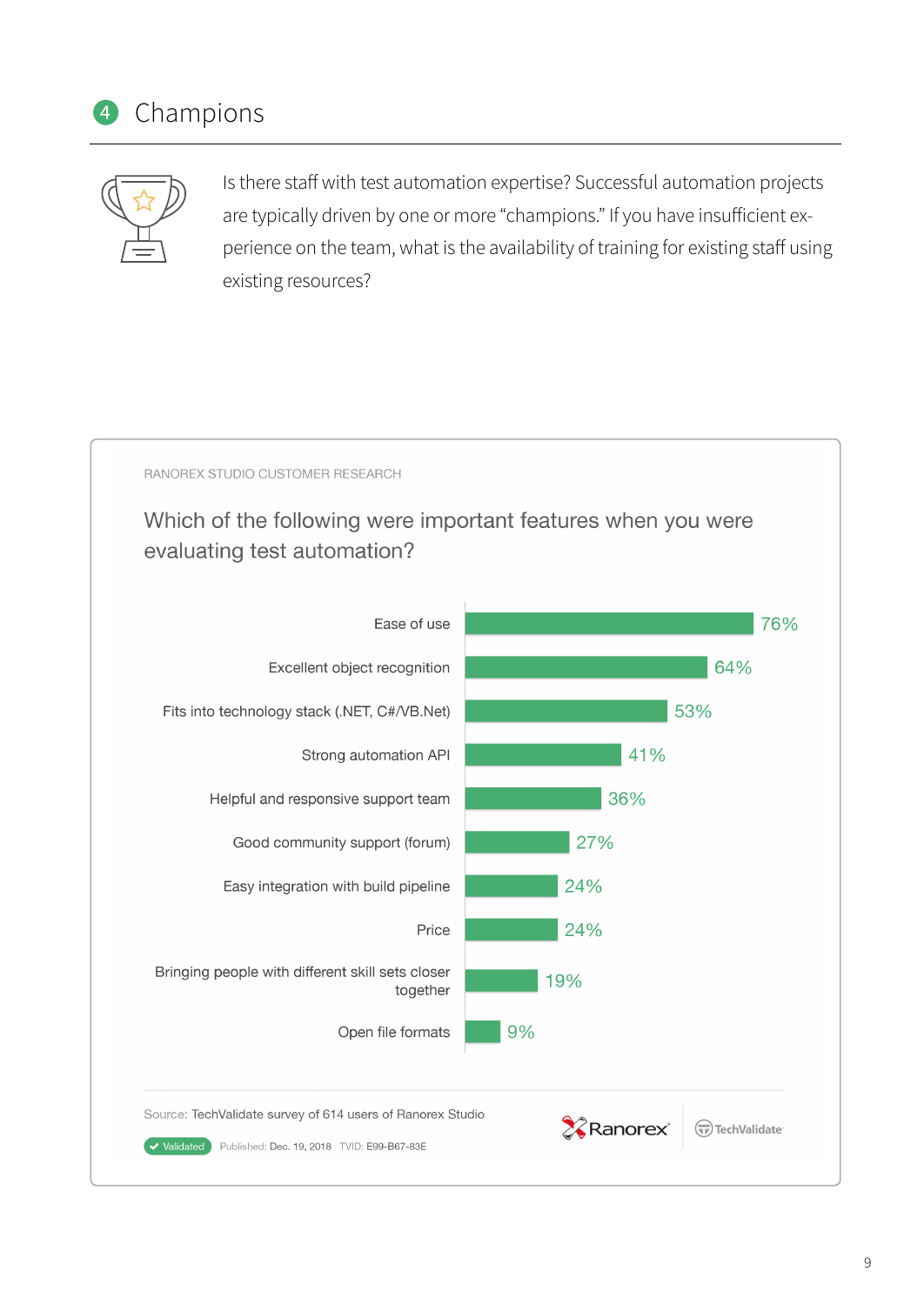

After reviewing your goals, readiness, and available resources, the next step is to begin evaluating test automation tools. The diagram below identifies key considerations when evaluating test automation tools.

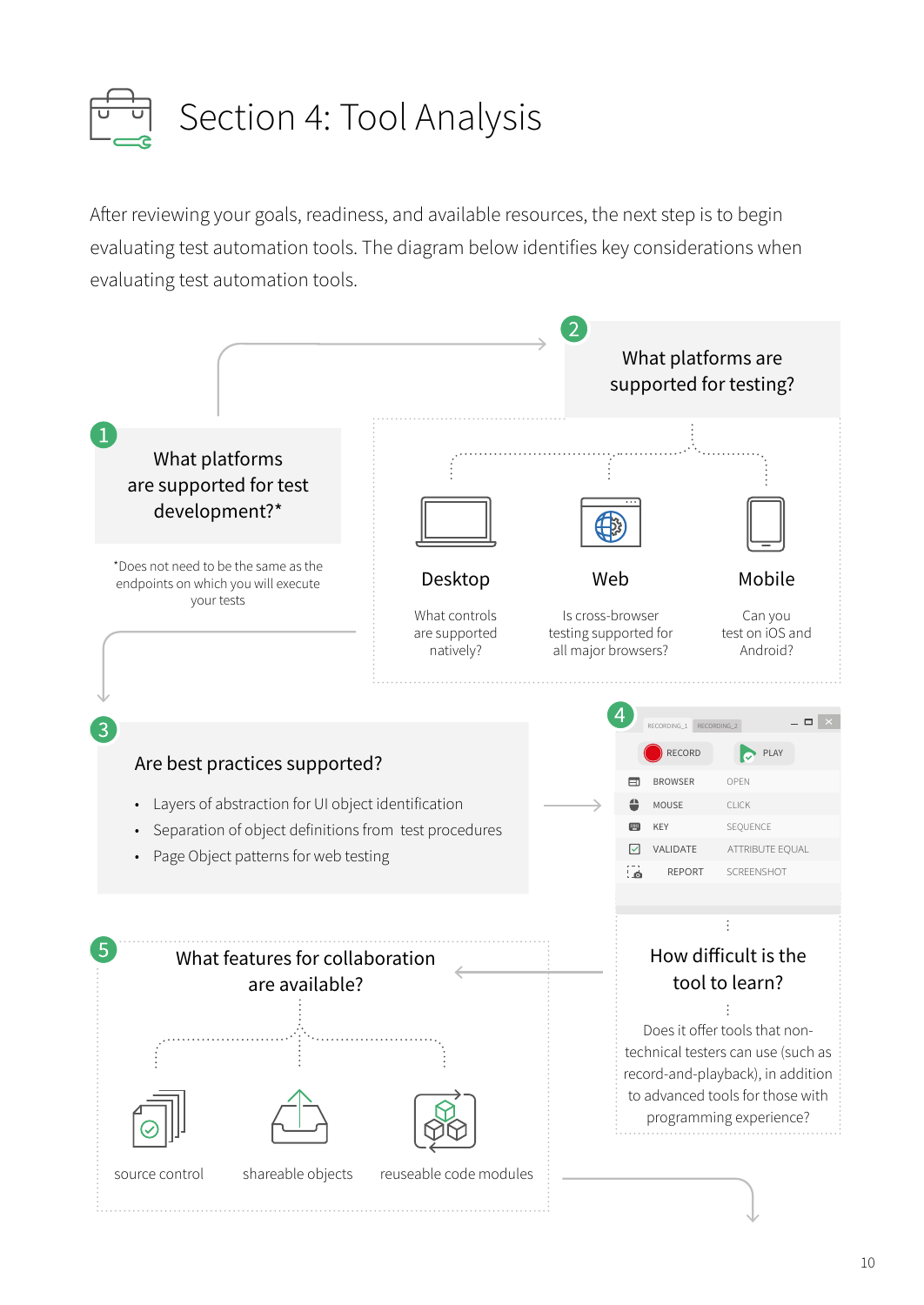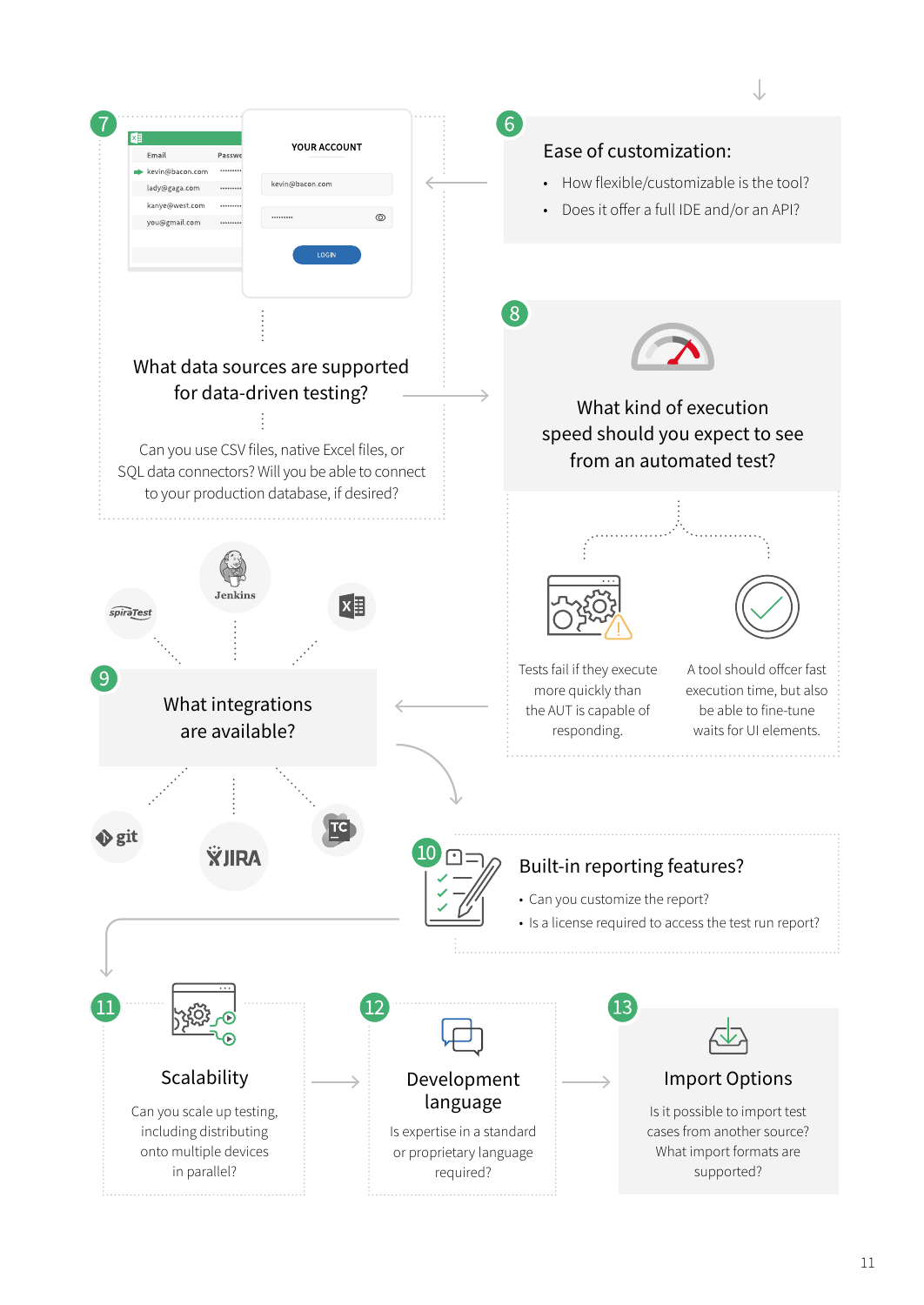

# Section 5: Vendor Selection

The ideal vendor will not just sell you an automation tool, but will be a full partner in ensuring that your test auomation project is a success. Below are areas to consider when selecting a vendor.



What pricing options are available? Are licenses permanent or pay-as-you-go?



Pricing Licensing

What is included in the license – software updates, support, training, implementation?



Proof of Concept

Does the vendor offer pre-sales support and/or assistance to complete a proof of concept?



Industry Expertise References

Does the vendor seem to understand the needs of testers? Does the vendor use their own tool internally for testing?



Can the vendor provide you with a list of references – current users willing to discuss their experiences?



Reliability

How long has the vendor been in the industry? What awards or recognition has the tool or vendor received?



Additional Services Technical Support

Are there services like consulting, training, technical support available?



What technical support options are available? How do current customers rate the technical support team?



#### Community

Is there an active user community where you can exchange ideas and best practices?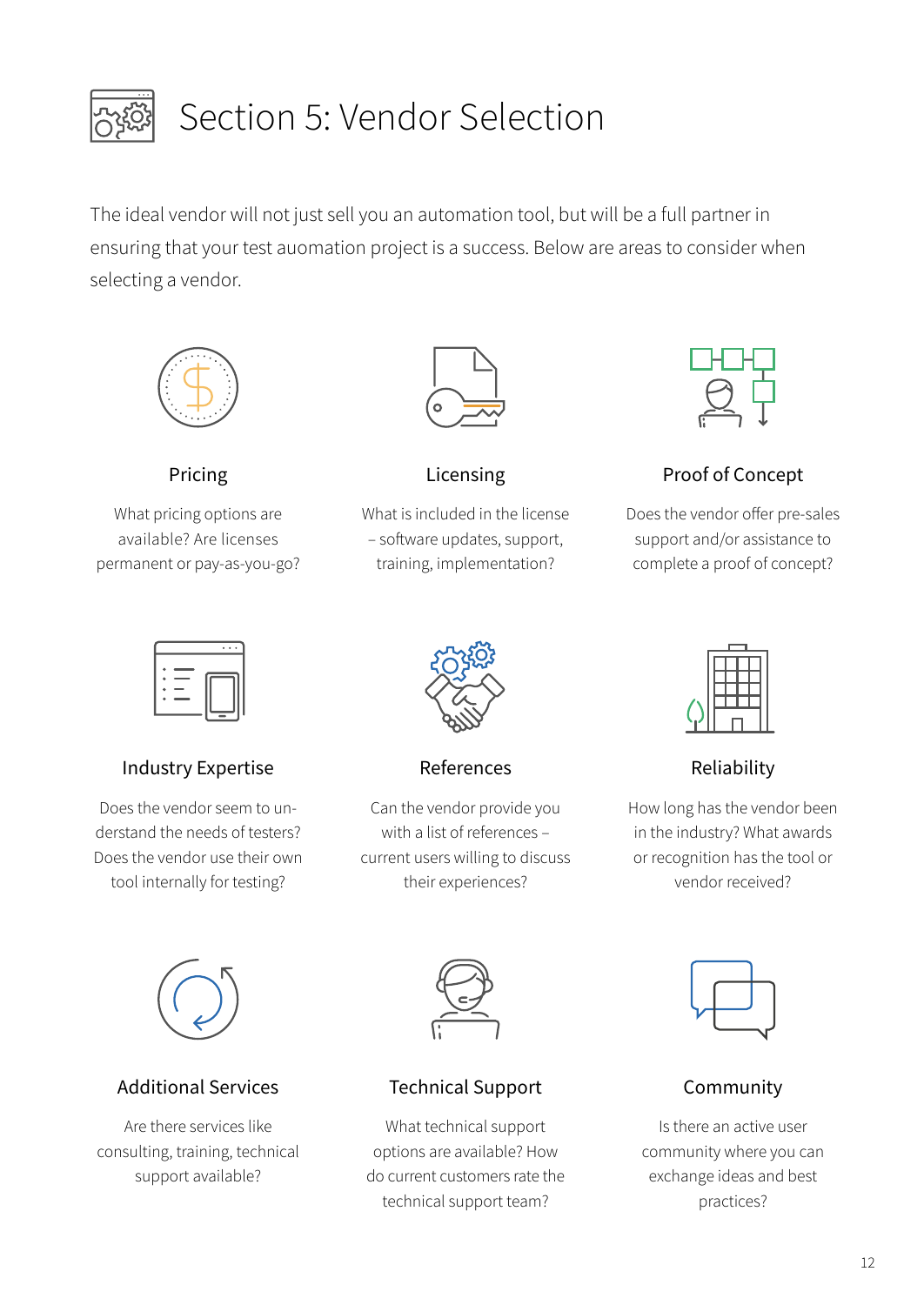

#### Do a proof of concept to prove that the technology works in your environment.

Once you have completed your analysis, but before committing to a solution, you should conduct a Proof of Concept (PoC) involving two or three tools. This will give you the opportunity to demonstrate how these tools actually perform in your environment. You will want to prepare a representative subset of example test cases to automate. Be sure to consider the following questions:

#### What resources do you need to provide, and what will the vendor provide?

The PoC will be conducted in-house, so you will likely need to provide a workspace, access to a test version of your application, dedicated testing hardware, etc. Be sure to allow sufficient time to get these resources in place before beginning the PoC.

#### Who will be involved in the PoC?



It's important to identify one or more "champions" who will drive the project. Typical team members include a decision-maker (often the QA manager), product team leader, sales engineer from the vendor, and a combination of manual testers or test automation personnel from your organization who will be essential in analyzing the ease-of-use and effectiveness of the potential tool.

#### How will you document your experiences during the PoC?



Establish a regular review process such as brief daily meetings. Consider setting up a tool for capturing feedback and sharing results, such as a shared spreadsheet with a scoring rubric.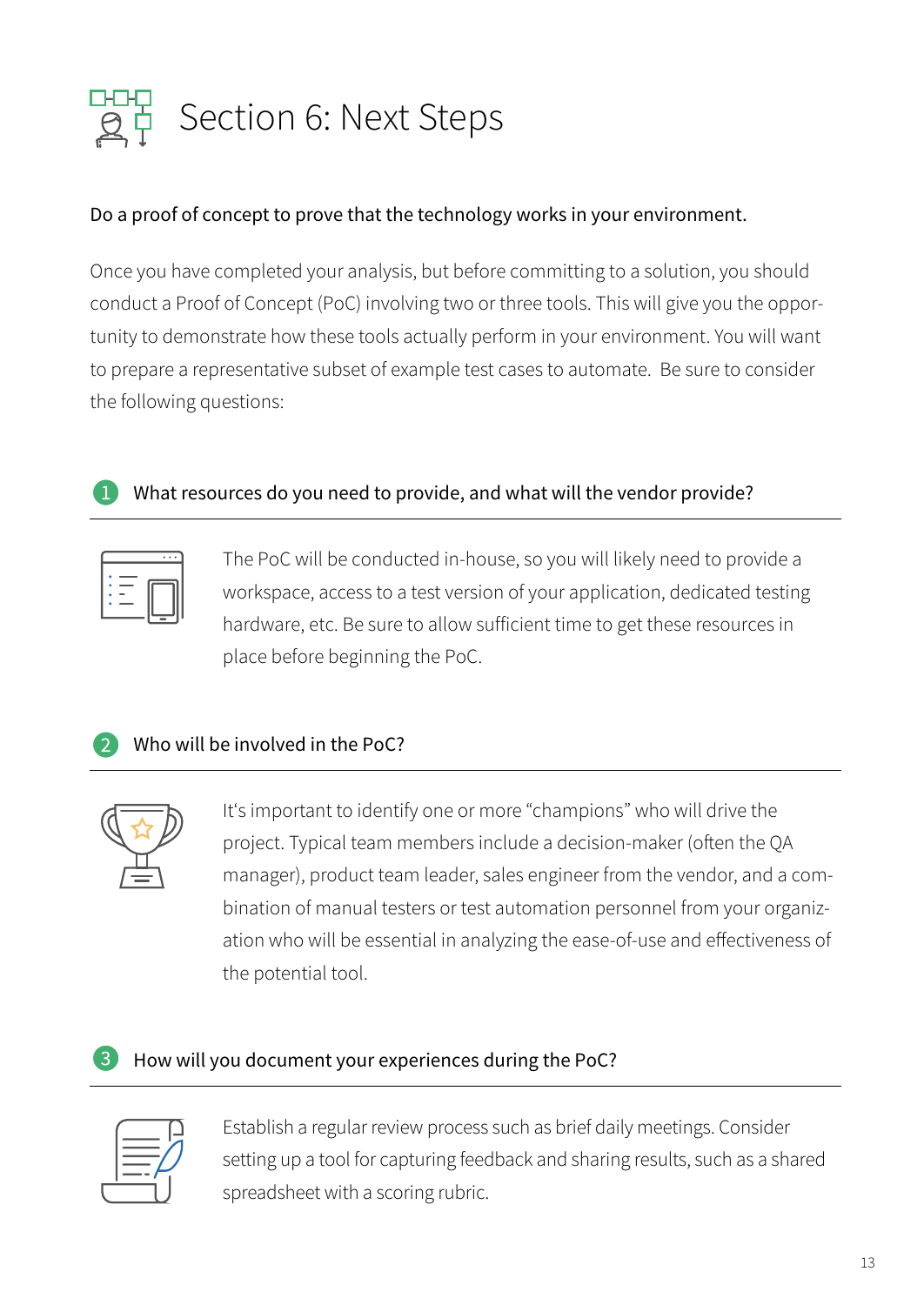

Here is where you "define success." Set a clear beginning and end to the PoC. This may be a set timeframe, such as two weeks, or after automating a number of test cases, running a number of test cycles, etc.

#### What test cases will you automate?



Select realistic scenarios based on the risk analysis that you conducted earlier in the planning process.

Ideally, a successful PoC will be followed by adoption of your selected solution. Ranorex experts are available to assist you with planning a POC and experiencing test automation success.

 $66$ 

The Ranorex support team is really great. We were facing issues while automating one of the thin client applications at YRC. We explored a lot of software including HP UFT, Smartbear TestComplete, but we were unable to track elements for our application. Ranorex engineers developed a new plugin for us which solved our problem and we completed automating that thin client application. It is a really good experience working with Ranorex!

*Shantanu K, QA Automation Engineer Transportation/Trucking/Railroad company 10,001+ employees Review verified on Capterra*